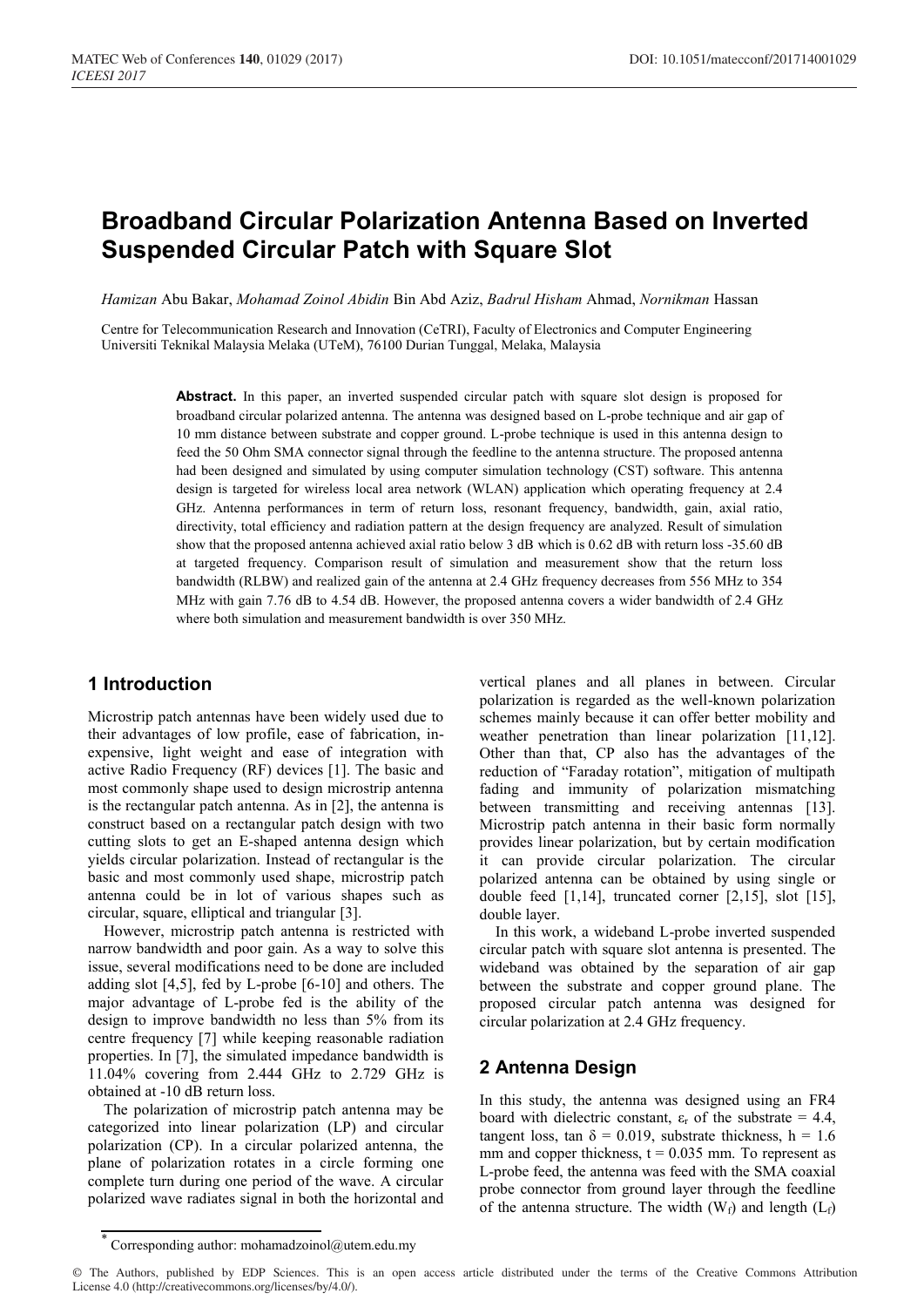of feedline is 3.1 and 13 mm respectively. The feedline and the circular patch with square slot antenna were designed at the bottom substrate of the antenna which is thus defined as inverted suspended. Where at the upper substrate is just a plain substrate without any patch layer. The antenna design and its ground plane were separated by an air gap with 10 mm distance.

#### **2.1 Configuration of inverted suspended circular patch antenna with square slot design**

Configuration of the inverted suspended circular patch antenna design is demonstrated as in Fig. 1. As shown in Fig. 1 (a) and (b) is the front view (plain substrate) and back view (with feedline and circle patch) of the antenna respectively. While, in Fig. 1 (c) and (d) shows the enlargement view and vertical view of the antenna where the square slot position can clearly be seen in Fig. 1 (c) before being subtract with the circular patch design.



**Fig. 1.** Configuration of L-probe inverted suspended circular patch with square slot antenna (a) front view (b) back view (c) enlargement view and (d) vertical view.

#### **2.2 Prototype view of fabricated inverted suspended circular patch antenna with square slot design**

As demonstrated in Fig. 2 (a) and (b) is the fabricated prototype front view and side view of the antenna. As shown in Fig. 2 (a), the antenna width and length of substrate and copper ground layer is the same which is 80 x 80 mm.

![](_page_1_Picture_9.jpeg)

![](_page_1_Figure_10.jpeg)

**Fig. 2.** Fabricated prototype of L-probe inverted suspended circular patch with square slot antenna (a) front view and (b) side view.

 The length and width of the substrate are indicated as *Ls* and *Ws*, whereas *Lss* and *Wss* are used for the square slot. The size of square slot was decided according to the best result performance of parametric study. The ideal dimension for the antenna is tabulated as in Table 1.

**Table 1.** Dimension of L-probe inverted suspended circular patch with square slot antenna design.

| Design<br>Parameter   | <b>Dimension</b><br>(mm) | <b>Description</b>          |  |
|-----------------------|--------------------------|-----------------------------|--|
| Air gap               | 10                       | Air gap                     |  |
| h                     | 1.6                      | Thickness of substrate      |  |
|                       | 0.035                    | Thickness of copper         |  |
| $\boldsymbol{A}$      | 32                       | Middle of feed to substrate |  |
| B                     | 20                       | Middle of feed to substrate |  |
| R                     | 25                       | Radius of circle patch      |  |
| $L_f$                 | 13                       | Length of feed              |  |
| $\boldsymbol{L_{ss}}$ | 25                       | Length of square slot       |  |
| $L_{s}$               | 80                       | Length substrate            |  |
| $W_f$                 | 3.1                      | Width of feed               |  |
| $W_{ss}$              | 25                       | Width of square slot        |  |
| $W_{s}$               | 80                       | Width of substrate          |  |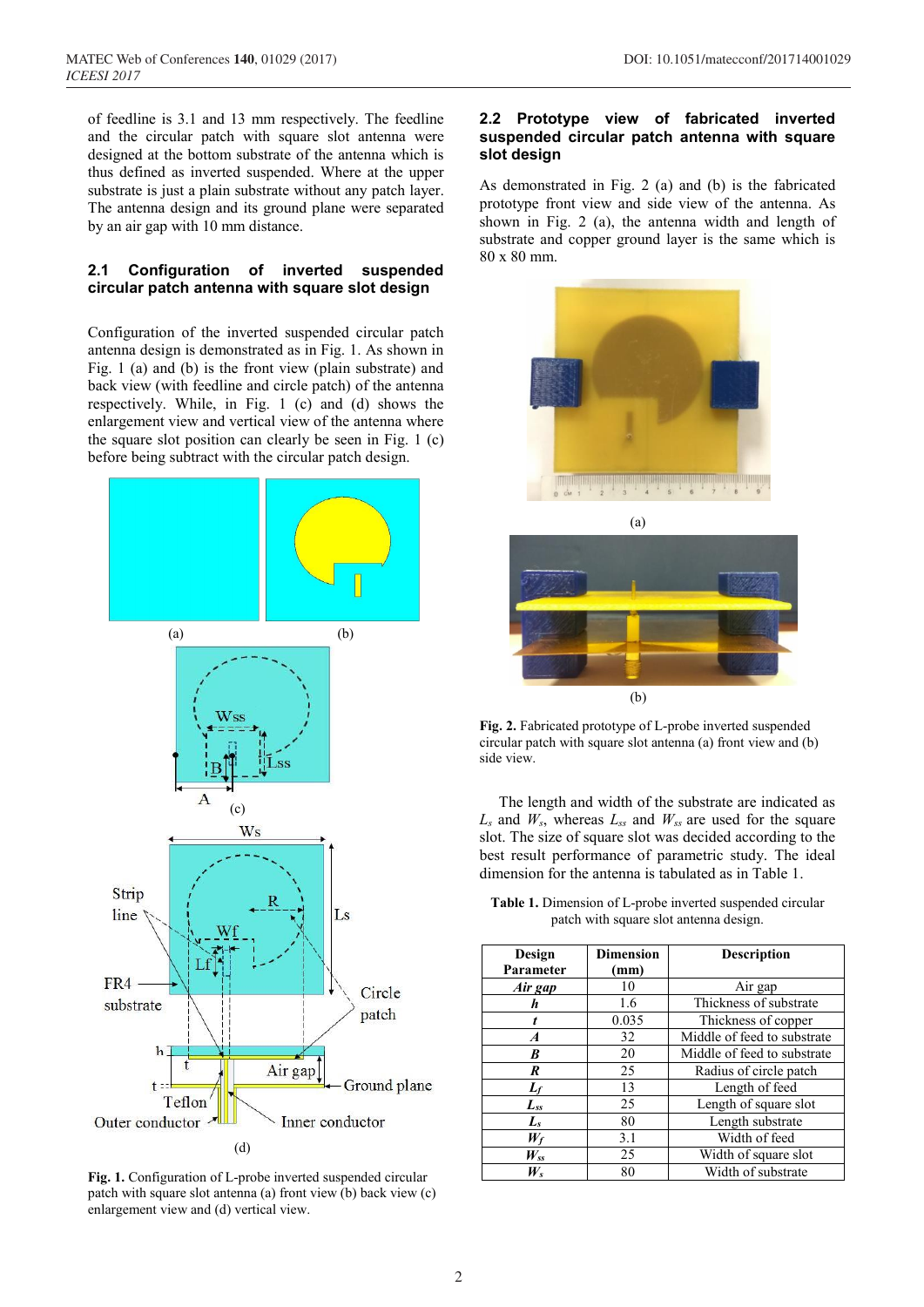## **3 Result and discussion**

This section discusses the antenna parameters which include the return loss (RL), resonant frequency  $(f_r)$ , return loss bandwidth (RLBW), axial ratio (AR), directivity, realized gain, total efficiency, axial ratio bandwidth (ARBW) and radiation pattern of the antenna. The antenna performance at 2.4 GHz frequency were analysed and investigated. Comparison of simulation and measurement result of return loss bandwidth, resonant frequency and realized gain at 2.4 GHz frequency is demonstrated and tabulated as in Fig. 3 and Table 3.

#### **3.1 Return loss (RL), resonant frequency (fr) and bandwidth (BW)**

Return loss of antenna need to be more than -10 dB in order to get more than 90% antenna efficiency. According to the simulation and measurement result as demonstrated in Figure 3, the return loss of the designs at 2.4 GHz frequency achieved below than -10 dB which is -35.6 dB and -20.3 dB with bandwidth (BW) greater than 350 MHz. The resonant frequency of the simulation result is at 2.398 GHz with -35.8 dB return loss, while the measurement result shifts a little bit to higher frequency which is at 2.42 GHz with return loss dropped slightly to -21.5 dB.

The simulation bandwidth of the antenna is 556 MHz which ranging from the frequency of 2.20 GHz until 2.76 GHz. While the bandwidth of measurement is 354 MHz, it is less compared than the simulation bandwidth. However, both simulation and measurement bandwidth still cover a wider operation bandwidth at 2.4 GHz which is over 350 MHz.

![](_page_2_Figure_6.jpeg)

**Fig. 3.** Comparison of simulated and measured return loss for the inverted suspended circular patch with square slot antenna design.

#### **3.2 Directivity (Dir.) and total efficiency (Tot. Effc.)**

Fig. 4 illustrates the simulation view for the graph of directivity (dBi) over frequency. Based on the simulation results, the directivity for the antenna design at 2.4 GHz is 7.94 dBi. The highest directivity of the antenna is at 2.5 GHz with 8.18 dBi respectively. The directivity above 8 dBi covered from 2.42 GHz until 2.61 GHz frequency range.

Based on Fig. 5, the highest total efficiency of the antenna is at 2.4 GHz which is -0.18 dB. Total efficiency must be more than -3 dB to get more than 50% antenna efficiency at 2.4 GHz frequency. Total efficiency of the antenna also can be calculated based on result of gain minus directivity.

![](_page_2_Figure_12.jpeg)

**Fig. 4.** Simulated directivity for inverted suspended circular patch with square slot antenna design.

![](_page_2_Figure_14.jpeg)

**Fig. 5.** Simulated total efficiency for inverted suspended circular patch with square slot antenna design.

#### **3.3 Axial ratio (AR)**

In Fig. 6, the polarization for the antenna may be identified according to the axial ratio analysed by the CST software. The axial ratio of circular polarized (CP) should be below than 3 dB. Based on Fig. 6, the minimum axial ratio is at 2.1 GHz frequency which is 0.07 dB. While at 2.4 GHz, the axial ratio for the antenna design is 0.62 dB. The axial ratio bandwidth (ARBW) below than 3 dB is 1120 MHz which is covered from frequency range of  $1.37 - 2.49$  GHz. It was indicated that for this inverted suspended circular patch with square slot antenna design, it can operate and presented a good circular polarization at 2.4 GHz.

![](_page_2_Figure_18.jpeg)

**Fig. 6.** Simulated axial ratio for inverted suspended circular patch with square slot antenna design.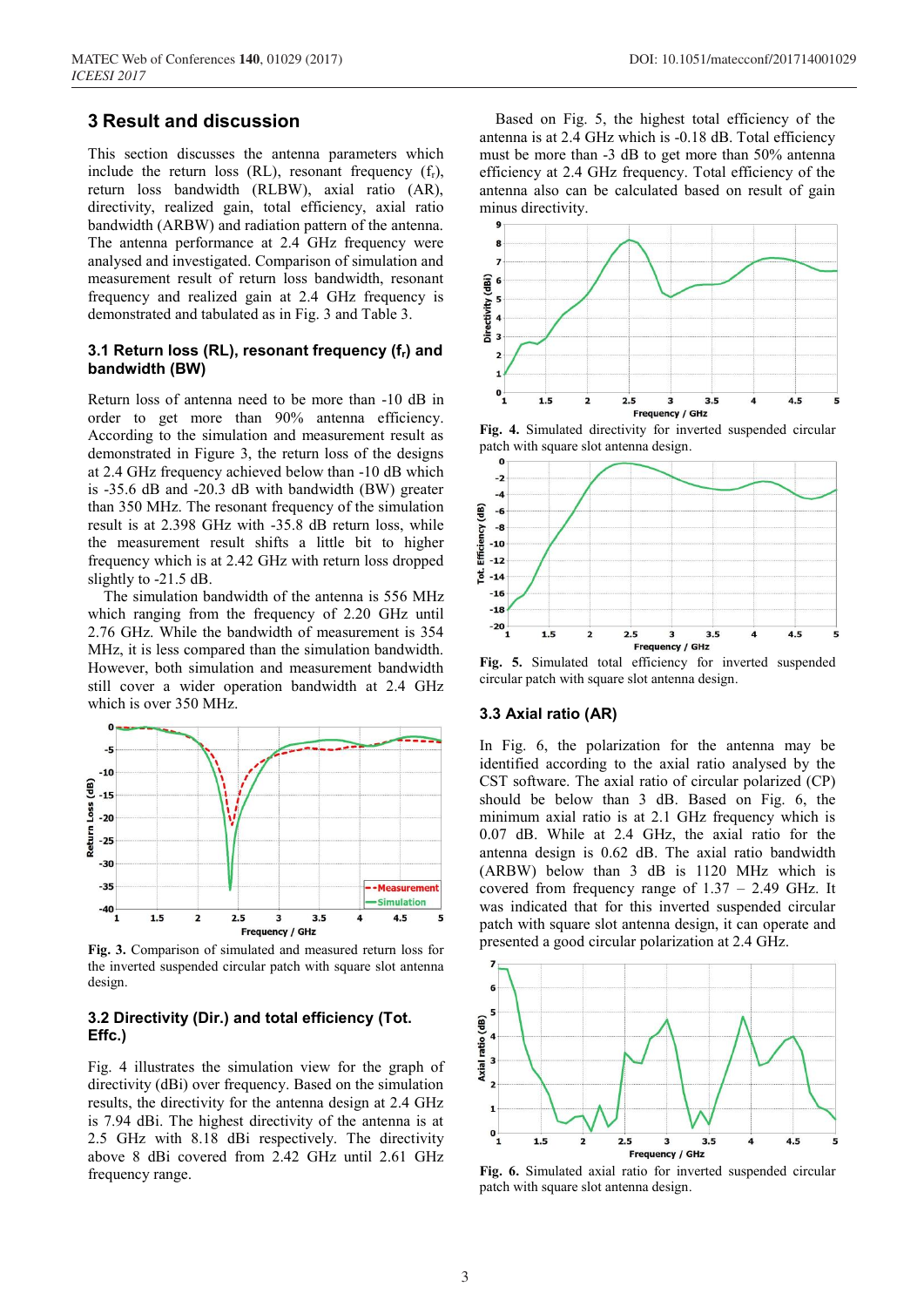#### **3.4 Radiation pattern**

Radiation pattern of antenna is measured in far field region. Fig. 7 demonstrate the comparison of simulated and measured radiation pattern of the antenna at 2.4 GHz when phi =  $0^{\circ}$ , phi =  $90^{\circ}$  and theta =  $90^{\circ}$ . The radiation pattern gained from measurement result is quite similar with the simulation result.

![](_page_3_Figure_4.jpeg)

**Fig. 7.** Comparison of simulated and measured radiation pattern for inverted suspended circular patch with square slot antenna design at 2.4 GHz frequency (a) phi =  $0^{\circ}$  (b) phi =  $90^{\circ}$ (c) theta =  $90^\circ$ .

 Table 2 shows the result of axial ratio bandwidth (ARBW), axial ratio (AR), directivity and total efficiency at 2.4 GHz. While, Table 3 shows the result of return loss bandwidth (RLBW), resonant frequency  $(f_r)$ , return loss and realized gain at 2.4 GHz. According to Table 3, the simulation result of gain is 7.76 dB and based on calculation of gain for the data taken from measurement result, the gain is 5.54 dB respectively. The comparisons of simulation and measurement results for the gain show that the gain for measurement is reduced around 2.22 dB. This might be due to the reduction of return loss for measurement result at 2.4 GHz from -35.6 dB to -20.3 dB which is around -15.3 dB less compared to the simulation result.

**Table 2.** Performance result of ARBW, AR, directivity and total efficiency of the inverted suspended circular patch with square slot antenna design.

| Ant.   | <b>Axial Ratio</b><br><b>Bandwidth (ARBW)</b> | 2.4<br>GHz | 2.4<br>GHz | 2.4<br><b>GHz</b> |                 |
|--------|-----------------------------------------------|------------|------------|-------------------|-----------------|
| Design | Freq.                                         |            |            |                   | Tot.            |
|        | Range                                         | BW         | AR         | Dir.              | Effc.           |
|        | (GHz)                                         | (GHz)      | (dB)       | (dBi)             | $\overline{AB}$ |
| Sim.   | 1.37-2.49                                     | 1 12       | 0.62       | 794               | $-0.18$         |

**Table 3.** Comparison of simulation and measurement result of return loss bandwidth (RLBW), fr, RL and realized gain at 2.4 GHz.

| Ant.       | <b>Return Loss</b><br><b>Bandwidth</b> |             | <b>Resonant</b><br>Freq. $(f_i)$ |            | 2.4               | 2.4                 |
|------------|----------------------------------------|-------------|----------------------------------|------------|-------------------|---------------------|
| Desi<br>gn | Freq.<br>range<br>(GHz)                | BW<br>(MHz) | Freq<br>(GHz)                    | RL<br>(dB) | GHz<br>RL<br>(dB) | GHz<br>Gain<br>(dB) |
| Sim.       | $2.20 -$                               | 556         | 2.398                            |            | $-35.6$           | 7.76                |
|            | 2.76                                   |             |                                  | 35.8       |                   |                     |
| Meas       | $2.28 -$                               | 354         | 2.42                             |            | $-20.3$           | 4.54                |
|            | 2.63                                   |             |                                  | 21.5       |                   |                     |

## **4 Conclusions**

In this paper, antenna with the operating frequency at 2.4 GHz which is for WLAN application is proposed. The antenna was designed based on the L-probe technique of inverted suspended circular patch with a square slot and air gap substrate between FR4 substrate and ground plane. Result performance of the proposed antenna such as return loss, resonant frequency, bandwidth, RLBW, axial ratio, ARBW, realized gain, directivity, total efficiency and radiation pattern at 2.4 GHz are analyzed. From the observation on the simulation result at 2.4 GHz, axial ratio of the antenna is circular polarized where it is 0.62 dB with return loss -35.60 dB and total efficiency above -3 dB which is -0.18 dB. The bandwidths of both simulation and measurement result for the antenna is more than 350 MHz thus meet the requirement of the broadband antenna operation. The results of measurement for the gain were reduced compared to the simulation result which is from 7.76 dB to 4.54 dB. Overall, the simulation and measurement result for the proposed design meet requirement for circular polarized antenna and broadband operation. The utilization of L-probe fed with a thick air-filled substrate leads to bandwidth enhancement. In future, in order to assemble as more compact or smaller sized antenna, size reduction can be achieved by incorporating more slots on the circular patch antenna design or with the integration of metasurface (MS) structure. Antenna with large bandwidth, compact in size and can operate as circular polarization is a major consideration in the practical application for wireless communication system.